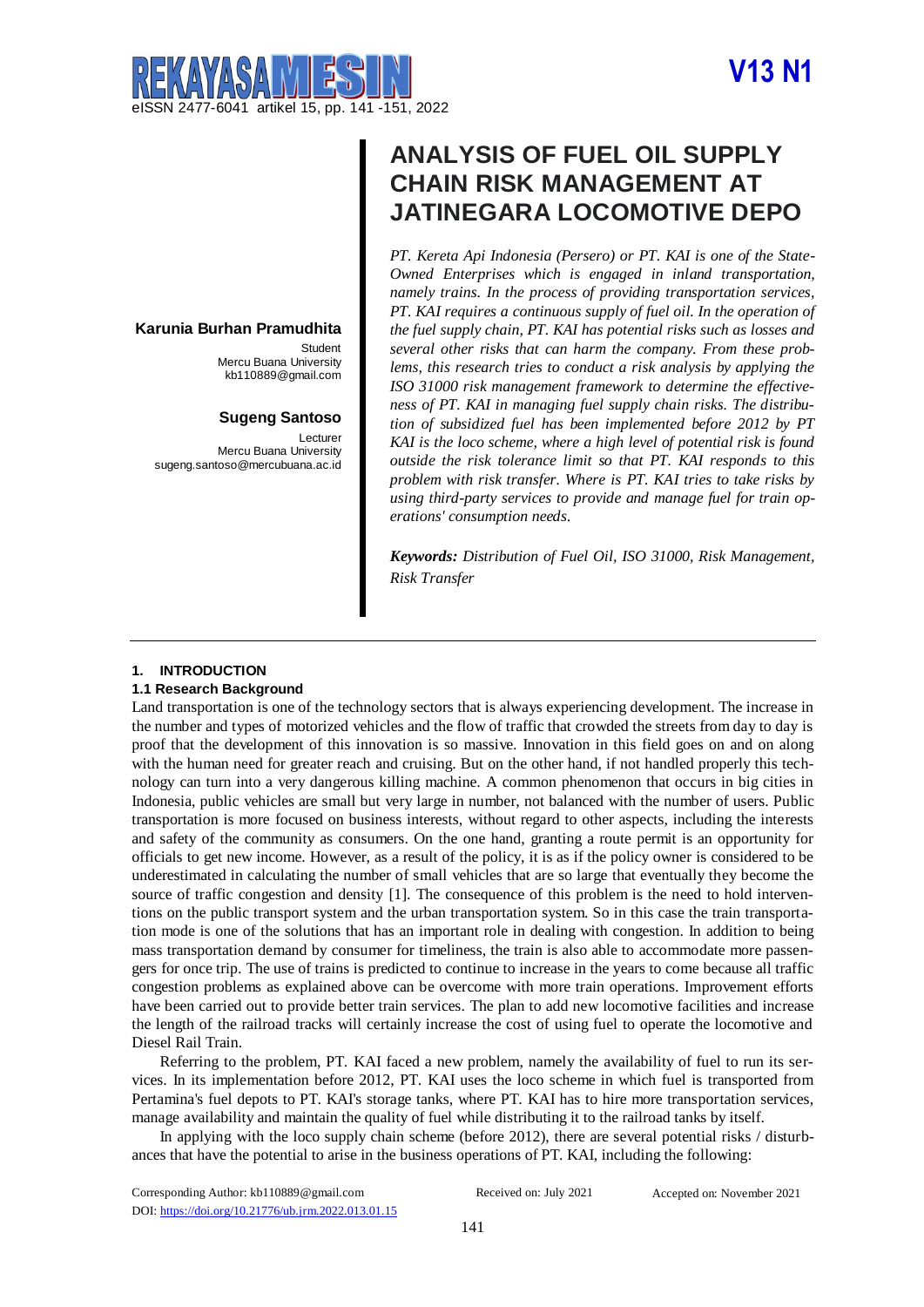- 1. Limitations of human resources, there is no task force which deal specifically fuel management.
- 2. There is overlapping work, which should be a worker working on the reliability and railroad facilities
- 3. There is a potential losses, when sending the fuel from Pertamina Depot to tanks PT.KAI.
- 4.There is a potential losses when fuel is stored and used due to the installation of fuel leaks tanks,evaporation, discrepancy accuracy of measuring instrument.
- 5.The difficulty of monitoring and controlling fuel usage, because it still uses manual methods without War Room.
- 6. Operational cost are not effective and efficient.
- 7. Environmental pollution

#### **1.2 Research Purpose**

- **1.** Risks Identification That Affect the Achievement of Objectives In The Supply Chain Of Fuel At PT Kereta Api Indonesia (Persero).
- **2.** Risk Management In The Form Of Risk Mitigation That Is Applied To The Supply Chain Of Fuel At PT Kereta Api Indonesia (Persero).

#### **2**. **RESEARCH METHODOLOGY**

#### **2.1 Research flow**

This research is a mixed research type. The purpose of this mixed research is to combine quantitative and qualitative research. Our quantitative research is based on the numbers from the data we get from the internal party of PT. KAI. Then we conducted qualitative interviews with employees of PT. KAI. Furthermore, we processed the data obtained based on SNI ISO 31000.



**Figure 1 :** Process Flow Approach

In the figure 1 above describes the flow of the process in this research.

#### **2.2 Risk Management Principle**

According to [2-10] an organization's risk management can be effective if it adheres to the following principles:

- 1. Risk management protects and creates added value.
- 2. Risk management is an integral part of organizational processes.
- 3. Risk management is part of the decision-making process.
- 4. Risk management specifically addresses the uncertainty aspect.
- 5. Risk management is systematic, structured, and timely.
- 6. Risk management based on the best available information.
- 7. Risk management is unique to its users (tailored).
- 8. Risk management considers human and cultural factors.
- 9. Risk management should be transparent and inclusive.
- 10. Risk management is dynamic, iterative, and responsive to change
- 11. Risk management should facilitate continuous improvement and improvement of the organization.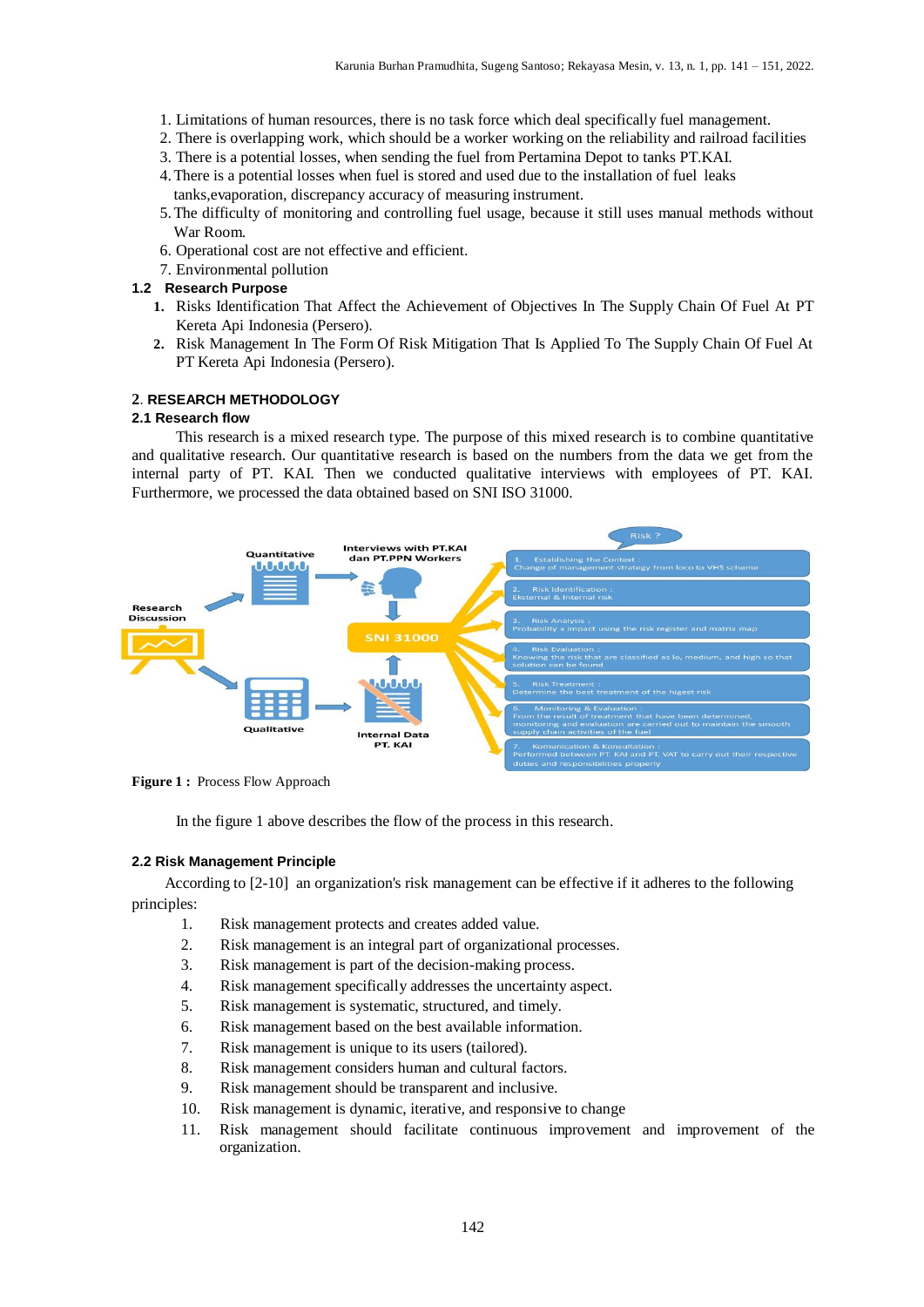#### **2.3 Supply Chain Management**

Supply Chain Management (SCM) is an integration of raw material suppliers, producers, distributors, resellers to consumers [10], [11]. SCM is a relationship between suppliers of raw materials, production processes, transportation, planning and controlling systems, distribution systems including financial problems and information flow of a product. Supply Chain Management is an integrated application that provides information systems support to management in the procurement of goods and services for the company while managing relationships among partners to maintain the level of product and service availability needed by the company optimally. SCM integrates order delivery and its processes, procurement of raw goods, order tracking, information dissemination, collaborative planning, performance measurement, after sales service, and new product development.

According [12] supply chain management is the integration of procurement activities of materials and services, changing the form into semi-finished goods and finished product, as well as the delivery of goods to customers. All of these activities include purchasing and outsourcing activities, as well as other functions that are important to the relationship between suppliers and distributors. The purpose of SCM is to make effectiveness and efficiency starting from suppliers, manufacturers, warehouses and stores [13].

#### **2.4 Supply Chain Risk Management**

Supply chain risk management is a coordinated activity among all supply chain actors and concerns the risk of potential deviations that occur in the entire set of production processes and mitigation management such as supply management, demand management, production management, information management and safety management [14]. Unidentified risks can lead to misdirection in the supply chain risk management process (such as making risk mitigation plans), giving rise to incorrect or inappropriate strategies to control these risks and this can lead to greater losses [15]

#### **2.5 ISO 31000**

The ISO 31000 international standard issued by The International Organization for Standardization can be used by all types of organizations in dealing with various risks inherent in organizational activities. ISO 31000 provides risk management principles, frameworks, and processes that can be used as risk management architecture in an effort to ensure the effective application of risk management.

One thing that distinguishes ISO 31000 from other risk management standards is that the ISO 31000 perspective is broader and more conceptual compared to the others. This is indicated by the existence of a risk management framework which is an implementation of quality management principles and is known as " Plan-Do-Check-Action ". In the risk management framework, this is stated by planning the risk management framework, implementing risk management, monitoring and review, and continuous improvement. The following figure 2 is a framework from ISO 31000:



**Figure 2:** Management Risk Process According to ISO 31000

- 1. Establishing the context, determining the risk management context is closely related to establishing the objectives, strategies, scope and other parameters related to the risk management process of a company. This process shows the relationship or relationship between the issues that will be managed risk with the company environment (external  $\&$  internal), the risk management process, and the size or risk criteria that would be standardized.
- 2. Risk identification, risk assessment includes phases of risk identification is to identify risks that may affect the achievement of corporate goals. Based on the risks that have been identified can be compiled a list of risks to then be measured risk to see the level of risk.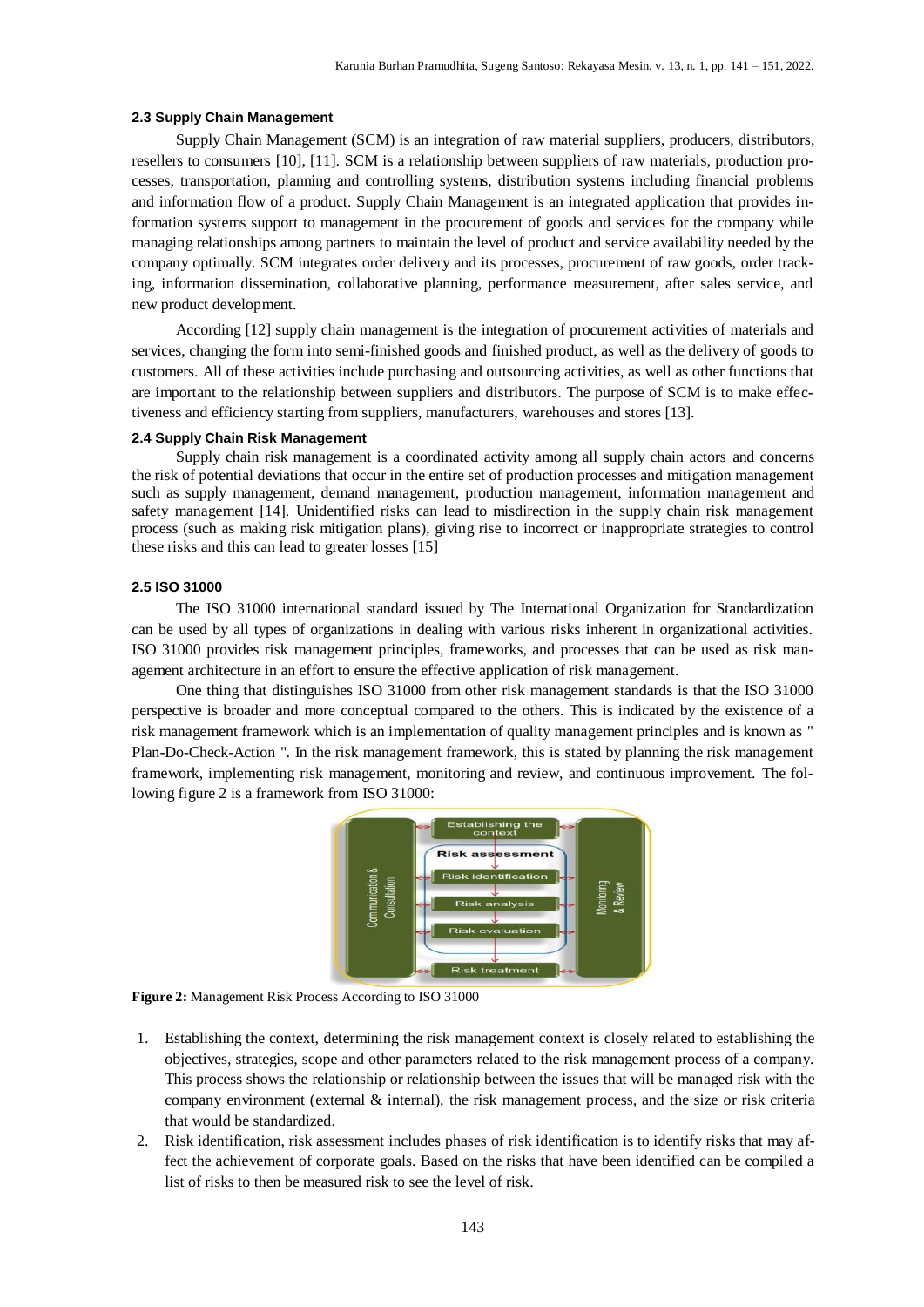- 3. Risk analysis, risk measurement in the form of risk analysis that aims to analyze the likelihood and impact of identified risks. The measurement results are in the form of a risk status that shows the size of the risk level and a risk map which is a picture of the distribution of risks in a map. Another stage in risk assessment is risk evaluation which is intended to compare the results of risk analysis with risk criteria that have been determined to be used as a basis for implementing risk management.
- 4. Risk evaluation, risk management in the form of planning for mitigating risks to obtain alternative solutions so that risk management can be applied effectively and efficiently. Several alternative risk management that can be taken are aimed at avoiding risks, mitigating risks to reduce the likelihood or impact, transferring risk to third parties (risk sharing) and accepting risk (risk acceptance).
- 5. Risk Treatment, including the selection of one or more options for managing risk, and implementing those options. Once implemented, treatment provides or modifies controls. Risk treatment involves the process of assessing risk treatment, deciding whether the level of residual risk can be tolerated, if it cannot be tolerated then create a new risk treatment and assess the effectiveness of the treatment.
- 6. Communication & consultation, with internal and external stakeholders must be carried out at all stages of the risk management process. A communication and consultation plan must be developed at an early stage. Communication must include issues related to the risk itself, its causes, its consequences (if known), and the steps taken to deal with it. Effective external and internal communication and consultation must take place to ensure that they are responsible for carrying out the risk management process and stakeholders understand the basis of how decisions are made, and the reasons why certain actions are needed.
- 7. Monitoring and review must be part of the risk management process plan and involve inspection and supervision. This can be done periodically or *ad hoc*. Responsibilities for monitoring and review must be clearly defined. The progress of implementing risk treatment produces a performance measure. Results can be incorporated into management performance, measurement and reporting of external and internal activities. The results of monitoring and review must be recorded and reported externally and internally, and must also be used as input from a review of the risk management framework.

#### **3. RESULT AND DISCUSSION**

The process of supply chain risk management of fuel oil at PT. Indonesian Railways according to ISO 31000:

#### **3.1 Establishing the Context**

In 2012, PT. Kereta Api Indonesia (Persero) has changed its fuel supply chain management strategy by conducting a joint operation with PT. Pertamina Patra Niaga where PT. KAI will pay for fuel oil owned by PT. Pertamina if the fuel has been entered in tank (Locomotive, Genset and Diesel Rail Train) owned by PT. KAI , this is called the project *Vendor Held Stock* (VHS). In the process of distributing fuel starting from PT. Pertamina then goes to PT. Pertamina Patra Niaga to enter PT. KAI is done by forecasting the need for fuel by the work unit which is then sent to the main work unit at the regional operations office and then forwarded to PT. Pertamina ( Persero) which will be forwarded to PT. P ertamina Patra Niaga as an executor from PT. Pertamina (Persero), of course, after obtaining the quota approval from the BPH Migas.

#### **3.2 Risk Identification**

Based on the results of risk and hazards identification [16], and data compiled from interviews of several employees of the Jatinegara Locomotive Dipo and the Tanah Abang Locomotive Dipo about the fuel supply chain by PT. KAI before 2012 found several risks as follows:

- 1. Limitations of human resources, there is no task force which deal specifically fuel management.
- 2. There is overlapping work, which should be a worker working on the reliability and railroad facilities.
- 3. There is a potential losses, when sending the fuel from Pertamina Depot to tanks PT.KAI.
- 4. There is a potential losses when fuel is stored and used due to the installation of fuel leaks tanks, evaporation, discrepancy accuracy of measuring instrument.
- 5.The difficulty of monitoring and controlling fuel usage, because it still uses manual methods without War Room.
- 6. Operational cost are not effective and efficient.
- 7. Environmental pollution.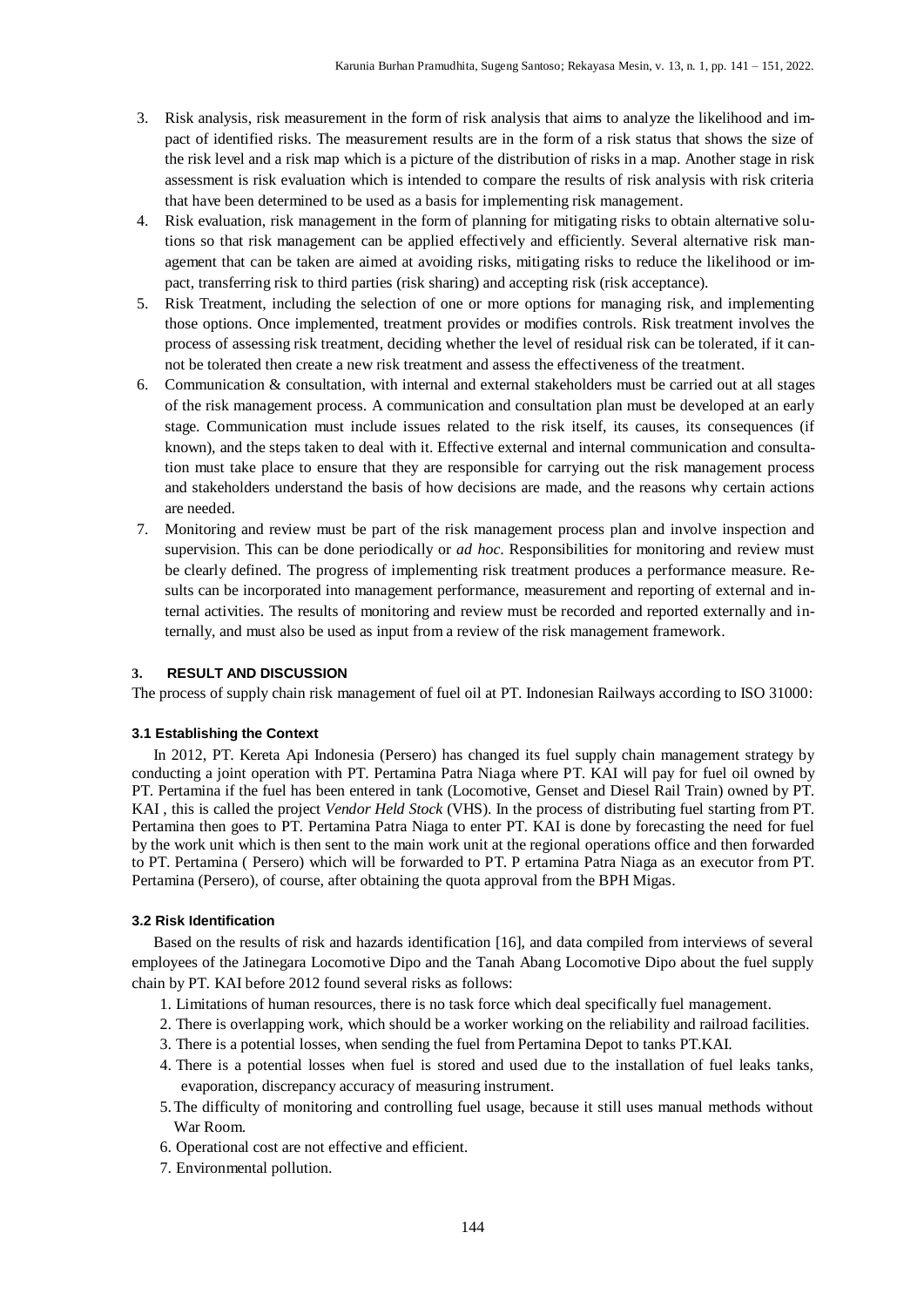Probability and impact are used to measure the level of risk. The level of risk is the multiplication of probability scores and impact scores obtained from respondents.

To measure risk using a formula like the following.

#### Risk Identification = probability x effect potential

Furthermore, these risks can be grouped in the probability and impact matrix to find out which risks are likely to occur large and have a major impact on the supply chain fuel activities at PT. KAI. From the data in Table 1, it is found that there are many risks that need to be analyzed and evaluated and treatment is determined.

| N <sub>0</sub> | <b>Risk Identification</b>                                                                                                                                                  | <b>Information</b>                                                                                                                                                     |
|----------------|-----------------------------------------------------------------------------------------------------------------------------------------------------------------------------|------------------------------------------------------------------------------------------------------------------------------------------------------------------------|
| 1              | Limitations of human resources, there is no<br>task force which deal specifically fuel man-<br>agement                                                                      | In the organizational structure in the Locomotive<br>Depot, there are no human resources specifically<br>handling fuel management                                      |
| 2              | There is overlapping work, which should be<br>a worker working on the reliability and rail-<br>way facilities                                                               | Worker in the Locomotive Depot, whose main duty is<br>to maintain the reliability of the railway facilities by<br>10 people, 4 of whom work on fuel management<br>work |
| 3              | There is a potential losses, when sending the<br>fuel from Pertamina Depot to tanks PT. KAI                                                                                 | Loses occur approximately as much as 3000 liters<br>every month                                                                                                        |
| $\overline{4}$ | There is a potential losses, when fuel is<br>stored and used due to the installation of fuel<br>leaks tanks, evaporation, discrepancy accu-<br>racy of measuring instrument | The storage tank capacity is 16.000 liters, and loses<br>occur approximately 1.200 liters per month                                                                    |
| 5              | The difficulty of monitoring and controlling<br>fuel usage, because it still uses manual<br>methods without war room                                                        | There is no system that controls the fuel supply chain<br>process, and at the time of the loco system the record-<br>ing process is still manual                       |
| 6              | Operational cost are not effective and effi-<br>cient                                                                                                                       | The budget spent on managing BBM is Rp. 2 billion<br>every year                                                                                                        |
| $\overline{7}$ | Environment pollution                                                                                                                                                       | Environmental damage often occurs due to tank leak-<br>age, causing the surrounding plants to die                                                                      |

**Table 1:** Supply Chain Fuel Risk Identification at PT. Kereta Api Indonesia (Persero)

#### **3. 3 Risk Analysis**

From the results of the identification of risks above, then analyzed is the result of the potential risks to the effectiveness of fuel supply chain activities at PT. KAI as Table 2. From the risk table above, the risk of activities that affect the fuel supply chain is determined by the probability scale and its impact, by grouping them using codes so that they are easier to enter into the matrix ratio table, then the potential risks are searched. After the probability scale, impact and risk importance are known, the next step is to map the value into the matrix. The risk assessment matrix can be seen in Figure 3.

| Table 2. Supply Chain Fuel Risk Analysis at PT. Kereta Api Indonesia (Persero) |  |  |
|--------------------------------------------------------------------------------|--|--|
|--------------------------------------------------------------------------------|--|--|

|    | <b>Risk Management Matrix (Risk Register)</b>                                             |             |                  |                       |                                                                     |  |  |  |
|----|-------------------------------------------------------------------------------------------|-------------|------------------|-----------------------|---------------------------------------------------------------------|--|--|--|
| No | <b>Risk Event &amp; Description</b>                                                       | Probability | ಕ<br><b>Impa</b> | Category<br>Code / ID | <b>Early Risk Indicator</b>                                         |  |  |  |
|    | Limited human resources, there is<br>no unit that specifically handles fuel<br>management | ↑           | $\overline{2}$   | $HR-1$                | Unprofessional handling so that work effec-<br>tiveness is lacking. |  |  |  |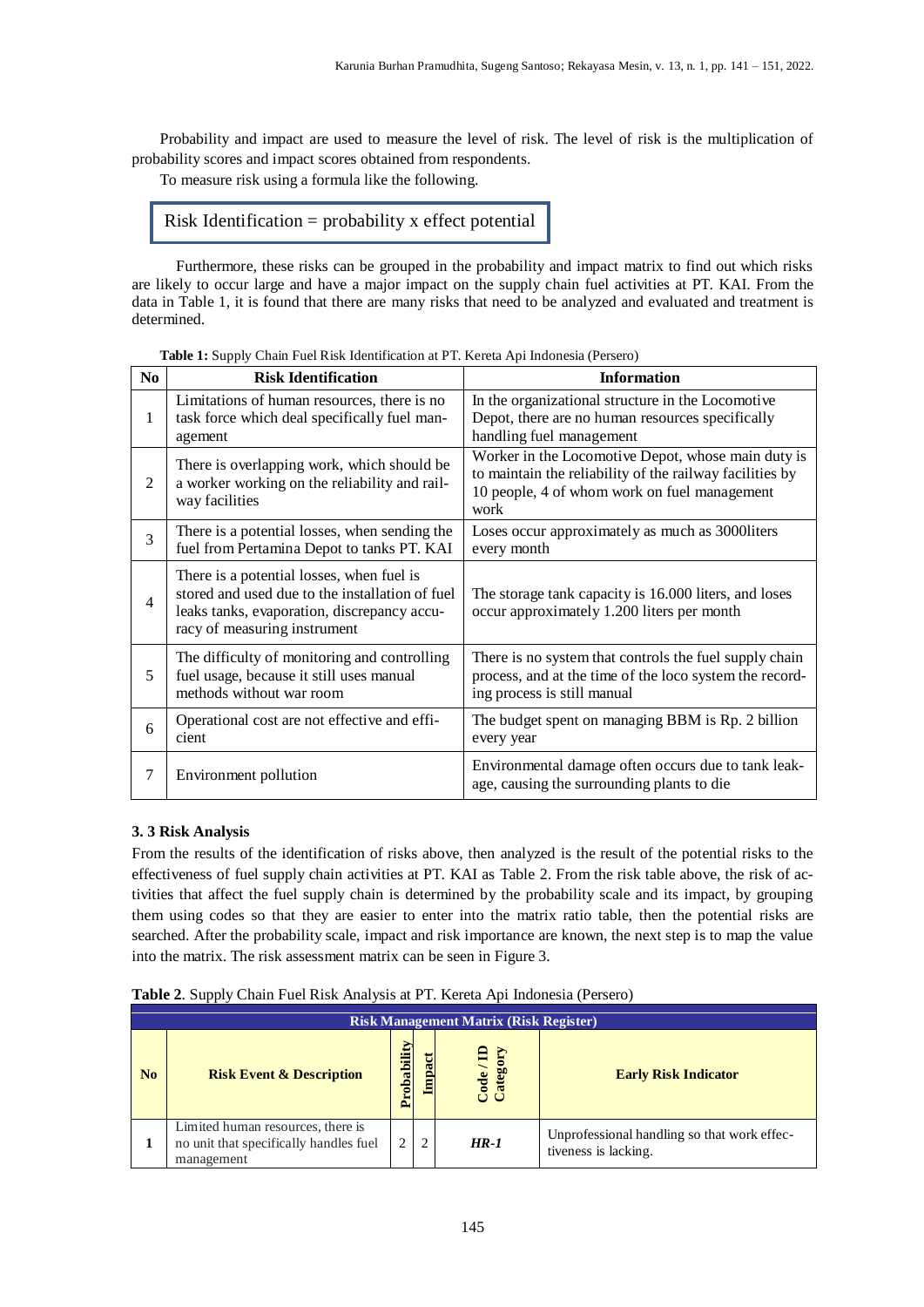| $\mathbf{2}$ | Overlaping the work of HR, whose<br>function is to maintain the reliability<br>of railway facilities                       | $\overline{4}$ | $\mathbf{1}$ | $HR-2$              | Employee productivity and quality of work is<br>not good                   |
|--------------|----------------------------------------------------------------------------------------------------------------------------|----------------|--------------|---------------------|----------------------------------------------------------------------------|
| 3            | There is potential Losses when<br>shipping fuel from Pertamina Depot<br>to PT. KAI Stockpile                               | 3              |              |                     | 5 <i>Operational1 (O-1)</i> Potential transport fraud                      |
| 4            | The potential Losses when fuel is<br>stored and used due to leaks in fuel<br>installations, evaporation, inaccura-<br>cies | 3              |              |                     | 5 <i>Operational <math>(0-2)</math></i> Potential theft or sabotage of BBM |
| 5            | Uncontrolled and monitored process                                                                                         | 4              |              |                     | 4 <i>Pperational3 (O-3)</i> Monitoring and control is difficult            |
| 6            | Budget waste                                                                                                               | 2              | 2            | Finansial $(F)$     | High fuel budget costs                                                     |
| 7            | Environmental pollution                                                                                                    | $\mathbf{1}$   |              | 4 Environment $(E)$ | The existence of installation leaks that make<br>the environment polluted  |

#### **Risk Map Metrix**



**Figue 3 :** Supply Chain Fuel Risk Matrix Map at PT. Kereta Api Indonesia (Persero)

#### **3.4 Risk Evaluation**

Based on the results of the risk analysis by determining the probability value multiplied by the impact and setting the code and indicators on the supply chain fuel at PT Kereta Api Indonesia (Persero) prior to the application of the VHS scheme, are as follows:

- 1. Limitations of human resources, there is no task force which deal specifically fuel management. The probability is 2 and the impact is 2 with the SDM-1 (S-1) code, where the indicator is unprofessional handling so work effectiveness is reduced. Previous risk profile 4 to 1
- 2. There is overlapping work, which should be a worker working on the reliability and railroad facilities. The probability is 4 and the impact is 1 with the HR-2 (S-2) code, where the indicators are employee productivity and quality is not good. Previous risk profile 4 to 1
- 3. There is a potential losses, when sending the fuel from Pertamina Depot to PT.KAI's tank. The probability is 3 and the impact is 5 with the code Operational -1 (O1), where the indicator is the potential for transport fraud. Previous risk profile 15 to 4.
- 4. There is a potential losses when fuel is stored and used due to the installation of fuel leaks tanks, evaporation, discrepancy accuracy of measuring instrument. The probability is 3 and the impact is 5 with the Operational-2 (O-2) code, where the indicator is the presence of fuel theft and sabotage. Previous risk profile 15 to 4.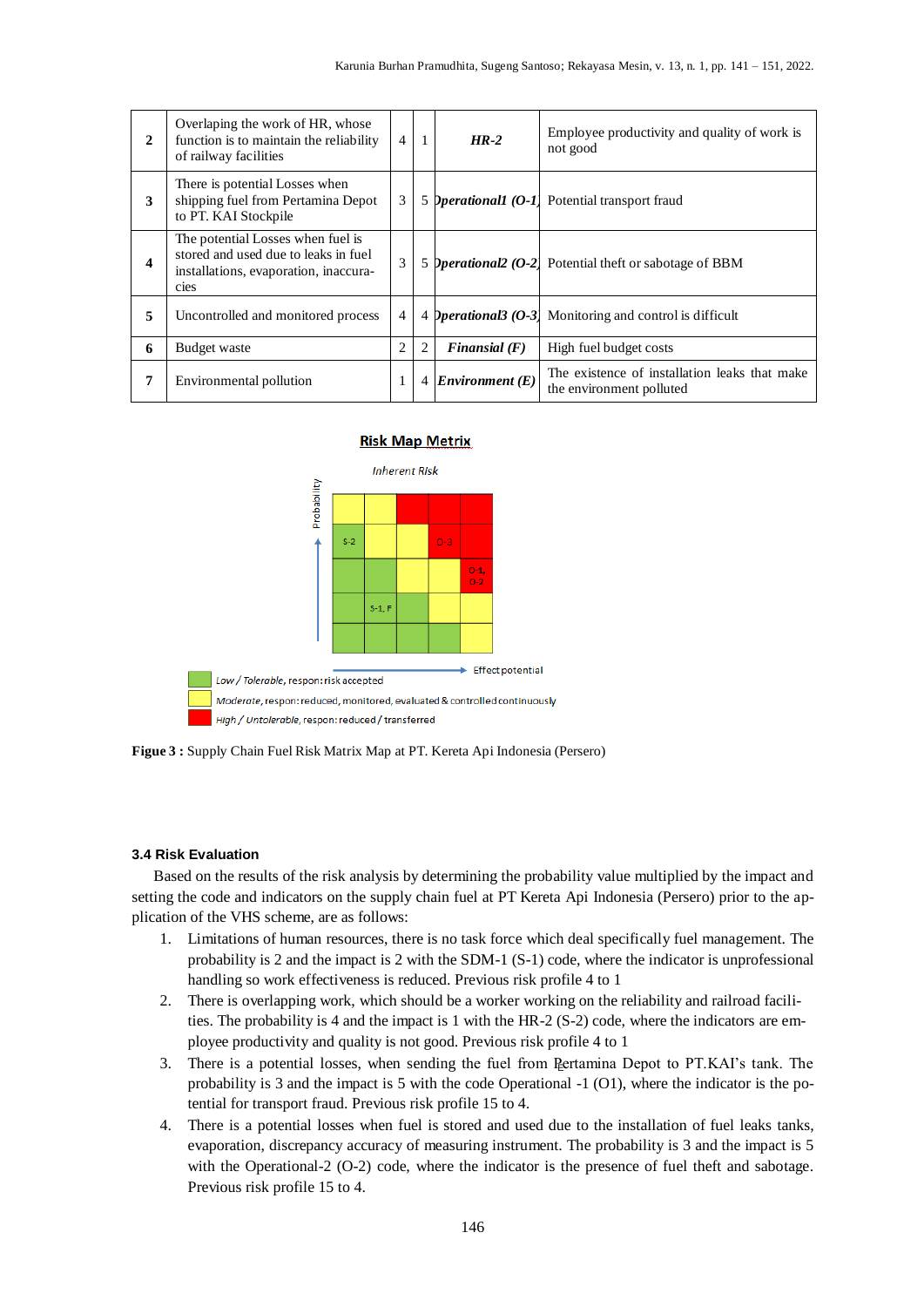- 5. The difficulty of monitoring and controlling fuel usage, because it still uses manual methods without War Room. The probability is 4 and the impact is 4 with the Operational-3 (O-3) code, where the indicators are that monitoring and control are difficult. Previous risk profile 16 to 2.
- 6. Operational cost are not effective and efficient. The probability is 2 and the impact is 2 with the Financial (F) code, where the indicator is high fuel budget costs. Previous risk profile 4 to 2.
- 7. Environmental pollution. The probability is 1 and the impact is 4 with the Environment code (L), where the indicator is the existence of leaky installations that make the environment polluted. Previous risk profile 4 remained 4. As stated in the following table 3:

|                         | <b>Risk Management Matrix (Risk Register)</b>                                                                                   |                          |                |                          |                                                                              |                                                                          |                |                |  |  |
|-------------------------|---------------------------------------------------------------------------------------------------------------------------------|--------------------------|----------------|--------------------------|------------------------------------------------------------------------------|--------------------------------------------------------------------------|----------------|----------------|--|--|
| ${\bf N}$<br>$\Omega$   | <b>Risk Event &amp; Description</b>                                                                                             | Probability              | Impact         | Code / ID<br>Category    | <b>Early Risk Indicator</b>                                                  | <b>Suggested Risk</b><br>Response                                        | Probability    | Impact         |  |  |
| $\mathbf{1}$            | Limited human resources.<br>there is no unit that specif-<br>ically handles fuel man-<br>agement                                | $\overline{c}$           | $\overline{c}$ | $HR-1$                   | Unprofessional handling so that<br>work effectiveness is lacking.            | Hire human re-<br>sources who will<br>master the man-<br>agement of fuel | 1              | 1              |  |  |
| $\mathbf{2}$            | Overlaping the work of<br>HR, whose function is to<br>maintain the reliability of<br>railway facilities                         | $\overline{4}$           | 1              | $HR-2$                   | Employee productivity and qual-<br>ity of work is not good                   | Hire human re-<br>sources who will<br>master the man-<br>agement of fuel | 1              | -1             |  |  |
| 3                       | There is potential Losses<br>when shipping fuel from<br>Pertamina Depot to PT.<br><b>KAI</b> Stockpile                          | 3                        | 5              | Operational-1<br>$(O-1)$ | Potential transport fraud                                                    | Implement a COD<br>system in the pro-<br>curement process                | 2              | 2              |  |  |
| $\overline{\mathbf{4}}$ | The potential Losses when<br>fuel is stored and used due<br>to leaks in fuel installa-<br>tions, evaporation, inaccu-<br>racies | 3                        | 5              | Operational-2<br>$(O-2)$ | Potential theft or sabotage of<br><b>BBM</b>                                 | Hire experienced<br>handling services                                    | $\overline{2}$ | 2              |  |  |
| 5                       | Uncontrolled and moni-<br>tored process                                                                                         | $\overline{\mathcal{A}}$ | $\overline{4}$ | Operational-3<br>$(O-3)$ | Monitoring and control is diffi-<br>cult                                     | Rent a Warroom<br>for monitoring                                         | 1              | 2              |  |  |
| 6                       | Budget waste                                                                                                                    | $\overline{c}$           | $\overline{2}$ | Finansial (F)            | High fuel budget costs                                                       | make fuel use<br>efficient                                               | 1              | 2              |  |  |
| 7                       | Environmental pollution                                                                                                         | 1                        | $\overline{4}$ | Environment<br>(E)       | The existence of installation<br>leaks that make the environment<br>polluted | Hire experienced<br>handling services                                    |                | $\overline{4}$ |  |  |

**Table 3 :** Supply Chain Fuel Risk Evaluation Risk at PT. Kereta Api Indonesia (Persero)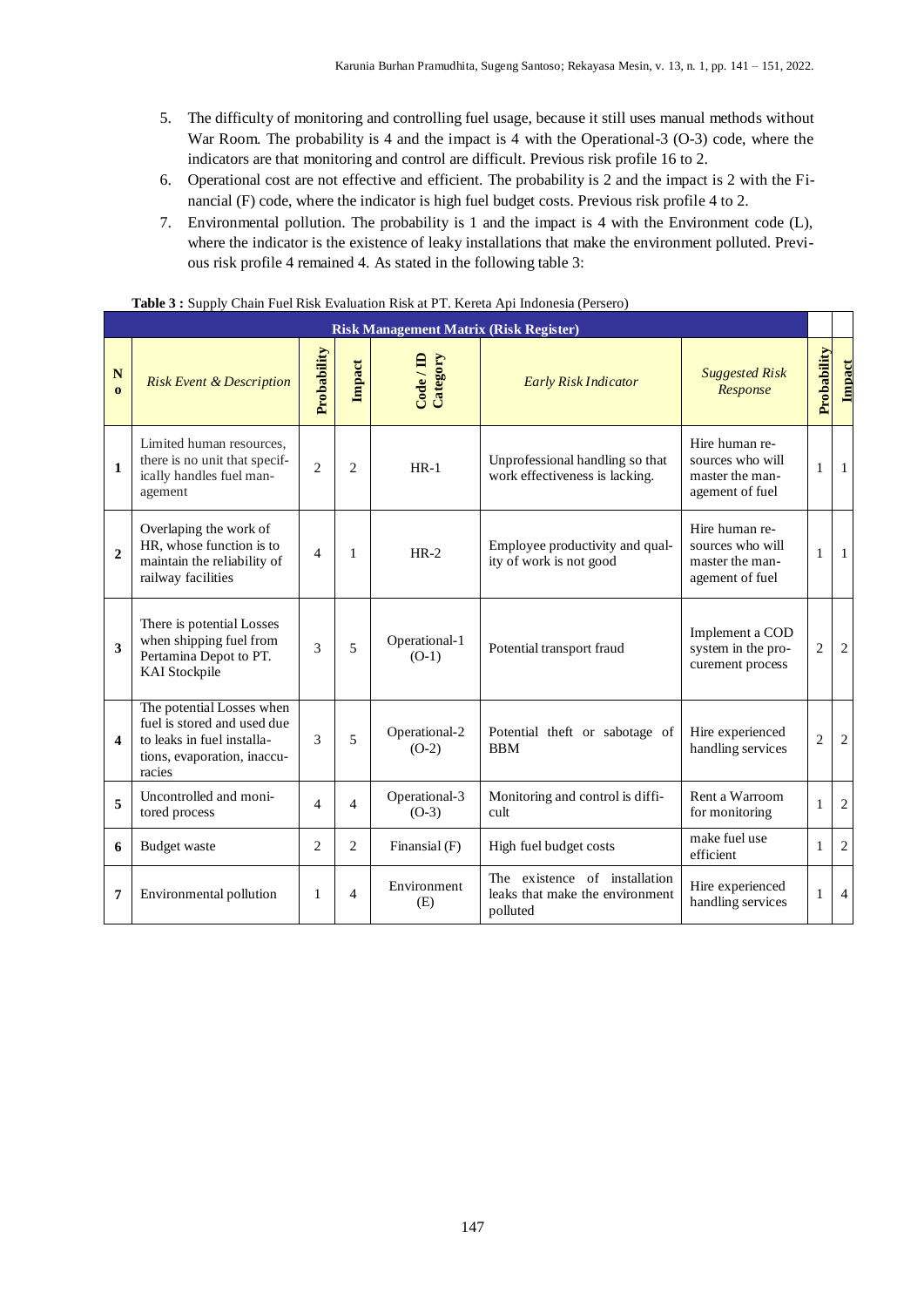

#### **Risk Map Metrix**

**Figure 4:** Supply Chain Fuel Risk Mapping Result at PT. Kereta Api Indonesia (Persero)

From the results of risk mapping in Figure 4, shows that the risks are included in the high category is the potential for loses caused by the delivery of fuel from Depot Pertamina to the PT.KAI's tank, where profile previous risk 15 to 4 and potencial losses when fuel is stored as a result of leakage on the installation of fuel, evaporation. With this mapping, as known where the greatest risk and can be reduced to be low risk by way of giving a solution of the risks that are arising in the activities of the fuel supply chain at PT. Kereta Api Indonesia (Persero)

#### **3.5 Risk Treatment**

After evaluating the risks arising from the supply chain fuel activities at PT. KAI, then risk treatment can be taken by managing fuel with the *Vendor Held Stock* (VHS) scheme, namely the management of fuel is carried out by a third right, namely PT. Pertamina Patra Niaga full responsible on fuel management starts from the transaction fuel on Depot Pertamina starts from transportation, maintaining quality in PT. KAI, handling channeling to the railroad facilities tank. So, PT. KAI only monitors the supply chain process.

The impact felt by PT. KAI is quite significant. One indicator of its success is a decrease in fuel consumption because it uses the VHS system. The following data is the use of fuel between before and after the use of VHS scheme. From the table 4 above shows that fuel usage before using the VHS scheme amounted to 1,47 ltr/km (in 2011), while after wearing VHS scheme, consecutive fuel consumption is 1.19 ltr/km, 0.88 ltr/km 0.92 ltr/km in 2012, 2013 and 2014. With this scheme PT. KAI pursuing a strategy of risk sharing where the earlier loco scheme PT. KAI is fully responsible for managing fuel as a VHS scheme. Can be described in the loco scheme of fuel supply chain of PT. KAI.

| <b>YEARS</b> | <b>AMOUNT</b> | <b>USE OF FUEL</b> | <b>TOTAL OF</b> | <b>AVERAGE</b> |
|--------------|---------------|--------------------|-----------------|----------------|
|              | OF            | (LITER)            | <b>KM TRIP</b>  | <b>USE OF</b>  |
|              | <b>TRAINS</b> |                    | (KM)            | <b>BBM/KM</b>  |
| 2011         | 621           | 153.524.081        | 104.693.544     | 1,47           |
| 2012         | 672           | 153.066.141        | 128.186.685     | 1,19           |
| 2013         | 717           | 162.961.132        | 185.943.537     | 0,88           |
| 2014         | 783           | 188,239,717        | 203.854.437     | 0.92           |

Source: Annual Report PT. KAI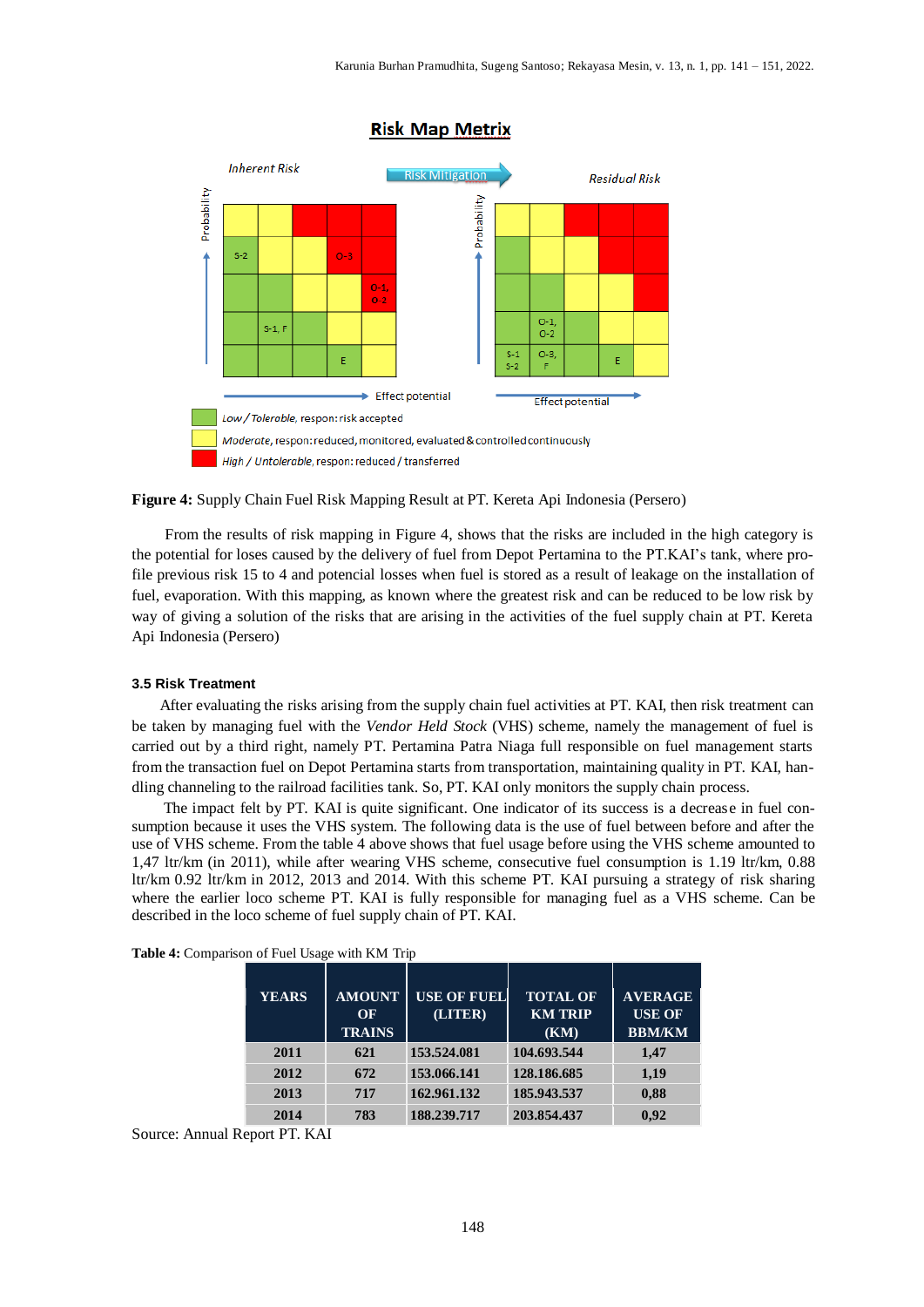#### **3.6 Communication & Consultation**

In the process of communication and consultation between PT. KAI and PT. PPN is carried out to ensure that every work is carried out in accordance with their respective duties and responsibilities. The technical process in the application in the field in accordance with the fuel originating from the tank is checked and put into a pile of work units of PT. KAI, the operator is PT. KAI sends a memorandum of request for railways needs (Locomotive, Diesel Rail Train and train generator set) which is ready for operation in a train travel service containing chit fuel to PT. PPN then the officers will serve fuel filling and provide proof of filling consisting of a memorandum called fuel ticket after filling is completed which will be signed together, after each party signs and feels there is a difference in data then there are a number of recapitulation of the total distribution of fuel containing the reconciliation journal news daily expenses event given to the logistics administration unit. . From the analysis in determining the improvement of product quality and added value is expected to be known to the different conditions [17-20] to reduce risk [21].

#### **3.7 Monitoring dan Review**

Monitoring and review as a part of the risk management process plan and involves inspection and supervision. This can be done periodically or ad hoc. To avoid misuse of fuel and unwanted losses, PT. KAI together with PT. Pertamina Patra Niaga conducts periodic monitoring and evaluation both manually by looking at the remaining tank quota, fuel quality, monthly, quarterly, semester, annual reports and by using an application**.** So the expected results after implementing the VHS scheme can minimize the existing risks.

Many companies work with the wrong steps, many of which are incorrectly called key performance indicators (KPIs). Very few organizations actually monitor their actual KPIs. The reason is that it is very several organizations, business leaders, writers, accountants, and consultants have explored what KPIs really are[22].

KPIs are defined as strategic and measurable measurements that reflect critical business success factors [23].

- Analyze the identified risks in the fuel supply chain at PT Kereta Api Indonesia (Persero).
- Evaluating fuel supply chain risk management conducted by PT. KAI (Persero).
- Understand risk management in the form of planning for risk mitigation to obtain alternative solutions whether the risk must be mitigated, avoided, transferred or accepted so that risk management can be implemented effectively and efficiently.

#### **4. CONCLUSION**

After the identification of the risks involved in the fuel supply chain fuel at PT. Kereta Api Indonesia (Persero) before the application of the VHS scheme, there are risk as follows:

- a. Limitations of human resources, there is no task force, which deal specifically fuel management.
- b. There is overlapping work, which should be a worker working on the reliability and railroad facilties
- c. There is a potential loss, when sending the fuel from Pertamina Depot to tanks PT.KAI.
- d. There is a potential loss when fuel is stored and used due to the installation of fuel leaks tanks, evaporation, discrepancy accuracy of measuring instrument.
- e. The difficulty of monitoring and controlling fuel usage, because it still uses manual methods without War Room.
- f. Operational cost are not effective and efficient.
- g. Environmental pollution

A risk assessment by using the table risk and then do an evaluation matrix map of the risk results obtained as follows:

- a. Limitations of human resources, there is no task force, which deal specifically fuel management. Previous risk profile 4 to 1.
- b. There is overlapping work, which should be a worker working on the reliability and railroad facilities. Previous risk profile 4 to 1.
- c. There is a potential loss, when sending the fuel from Pertamina Depot to tanks PT.KAI. Previous risk profile 15 to 4.
- d. There is a potential loss when fuel is stored and used due to the installation of fuel leaks tanks, evaporation, discrepancy accuracy of measuring instrument. Previous risk profile 15 to 4.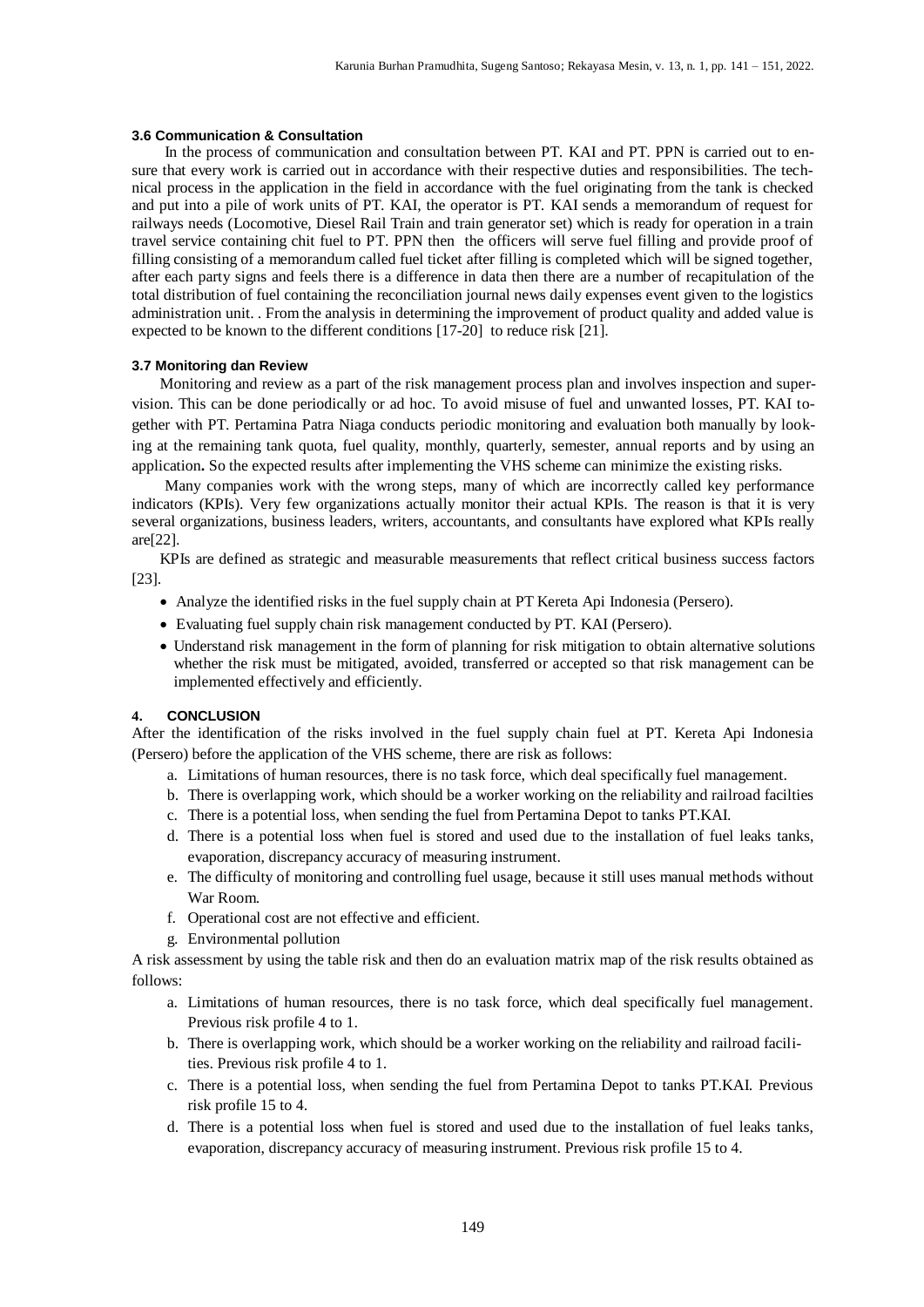- e. The difficulty of monitoring and controlling fuel usage, because it still uses manual methods without War Room. Previous risk profile 16 to 2.
- f. Operational cost are not effective and efficient. Previous risk profile 4 to 2.
- g. Environmental pollution. Previous risk profile 4 remained 4

From the results of the evaluation, risk treatment is carried out on the fuel supply chain by transferring the risk to PT. Pertamina Patra Niaga as an expert on fuel handling services, in other words by using the Vendor Held Stock (VHS) scheme, where the benefits are:

- a. Zero stock, so that potential losses can be eliminated, other than that there is no more company money that settles due to fuel storage (cash flow is more liquid).
- b. Good monitoring fuel management system
- c. If used fuel utilization ratio of the total mileage KM per year, with an increase in the number of trains will be visible trends down by using a VHS scheme.

#### **5. REFERENCES**

- [1] DJURAID, H.M., *Jonan & Evolusi Kereta Api Indonesia,* Jakarta: PT. Mediasuara Shakti-BUMN Trac., 2013.
- [2] SUSILO, LEO J. KAHO, VICTOR RIWU., Manajemen Risiko Berbasis ISO 31000*,* Jakarta: Penerbit PPM, 2014.
- [3] NUH, SANTOSO, S. "An Uplifted over Logistics Costs Efficiency by the Hub and Spoke System at Cikarang Dry Port", *International Journal of Innovative Science and Research Technology*, 5 (7), 123- 132, 2020. https://doi.org/10.38124/IJISRT20JUL084.
- [4] PEKIH, I.M., SEMBIRING. A., SANTOSO. S., "Key Performance Indicators Analysis for Quay Container Crane Performance Assessment (Case Study at Jakarta International Container Terminal)", *MECHTA: International Journal of Mechanical Engineering Technologies and Applications*, v. 2, n. 2, pp. 115-125, 2021. <https://doi.org/10.21776/MECHTA.2021.002.02.5>
- [5] PUTRO, S, S., SANTOSO. S., "Desain Konseptual Digitalisasi Manajemen Mutu Pada Industri FMCG", *Jurnal Mix: Jurnal Ilmiah Manajemen*, v. 11, n. 2, pp. 147-162, 2021 DOI[:10.22441/mix.2021.v11i2.001.](https://dx.doi.org/10.22441/mix.2021.v11i2.001)
- [6] SANTOSO, S., SOEHARI, T. D., APRIANTO, Y., ANDREAN, D., & HENNY., "Value Creation In Fisheries Supply Chain As A Role Model For Fish Protein Hydrolyzate Cluster Development", *Jurnal Rekayasa Mesin,* v. 11, n. 3, pp. 401 – 407, 2020. doi:10.21776/ub.jrm.2020.011.03.12.
- [7] SANTOSO, S., AULIA. M.I., HARAHAP. R.S., SITORUS, R.S., WASKITA, D.S., "Improvement of cooling time performance in TAD® 20t mixing vessel using root cause analysis and PDCA cycle in TAD® 20t mixing vessel product maturity", *IOP Publishing, IOP Conf.Series: Materials Science and Engineering*, v. 10, n. 34, 2021 012126. doi:10.1088/1757-899X/1034/1/012126, 2021.
- [8] SANTOSO, S., NUSRANINGRUM. D., HADIBRATA. B., WIDYANTY. W.; ISA, S. M., APRI-YANTO, Y., HENNY, "Policy Recommendation for Food Security in Indonesia: Fish and Sea Cucumber Protein Hydrolysates Innovation Based", *European Journal of Business and Management,* v. 13, n. 7, pp. 71-79, 2021. doi:10.7176/EJBM/13-7-08.
- [9] SANTOSO, S., PUTRO, S.S., FATMAWATI, A.A, PUTRI, C.G., SA'DILLAH, "Disain Mitigasi Risiko Penularan Covid-19 Di Lingkungan Industri Padat Karya Dengan Metode FMEA", *JKBM (Jurnal Konsep Bisnis Dan Manajemen)*, v. 7, n. 2, pp. 149-166, 2021. [https://doi.org/10.31289/jkbm.v7i2.4674.](https://doi.org/10.31289/jkbm.v7i2.4674)
- [10] SOKOVIC, M., JOVANOVIC, J., KRIVOKAPIC, Z., VUJOVIC, A., "Basic Quality Tools in Continuous Improvement Process". *Journal of Mechanical Engineering*, v. 55, n. 5, 2019.
- [11] HAYATI, E.N. 'Supply Chain Management (SCM) dan Logistic Management'. Jurnal Dinamika Teknik Vol. 8, No. 1, 2014.
- [12] SAMADHAN, DB., "Quality Improvement in Manufacturing Processes Using SQC Tools"*., International Journal of Engineering Research and Applications*, v. 3, n. 15, pp. 832-837, 2013.
- [13] HERDA, STEFI, AA SETYAWAN." Manajemen Rantai Pasok Kayu Gaharu di Kalimantan Barat". Jurnal Ekonomi Manajemen Sumber Daya Vol 18 N0 2 Desember 2016.
- [14] SANTOSO, S.; NURZAKI, A.; SANTOSO, A.; BENAWAN, C.; WAHYUDIN, D." Kinerja PT. PLN